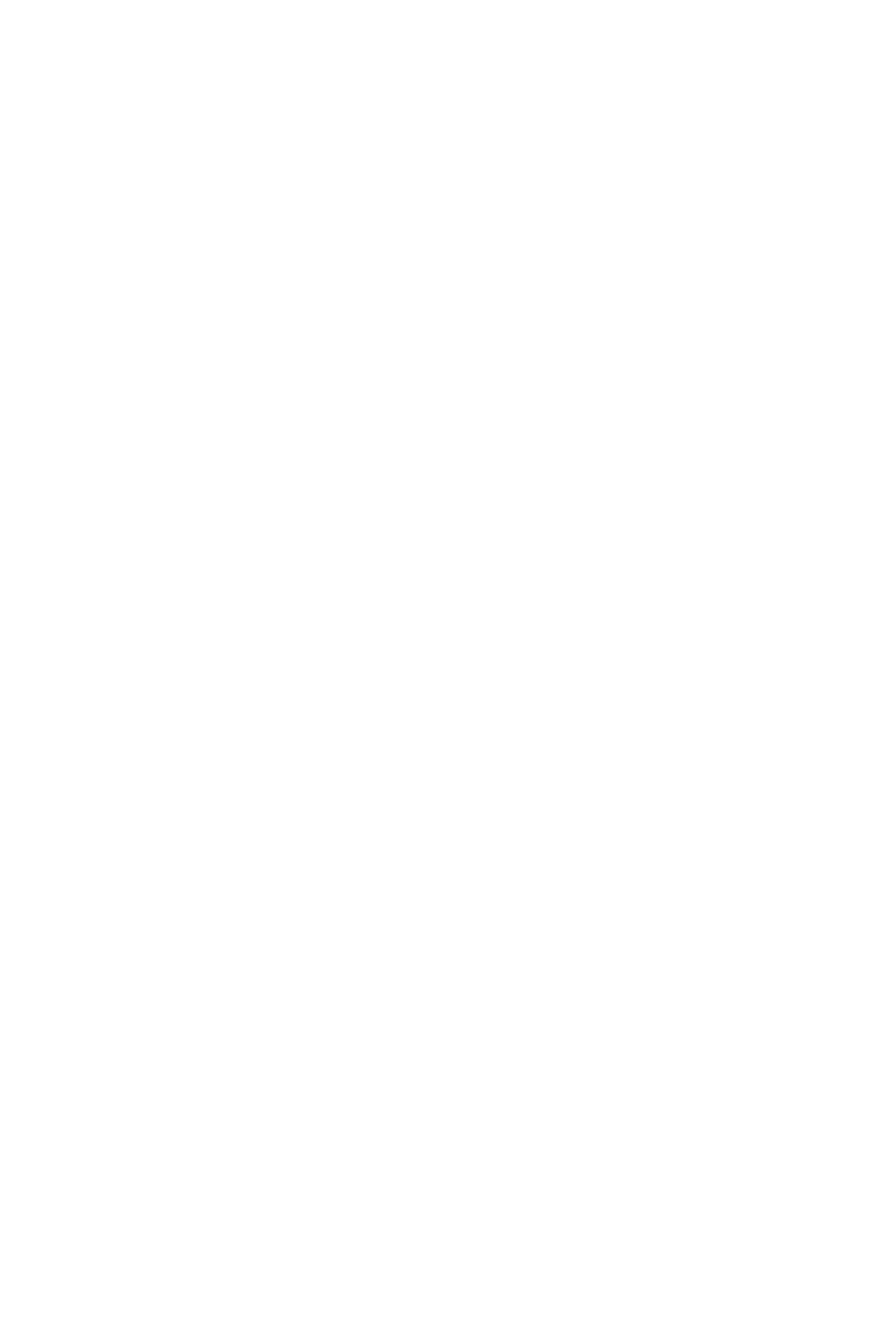Mr. File conducted the first reading of an Ordinance by title only Amending the City's Zoning Ordinance, Chapter 15, Defining And Regulating "Indoor Self-Storage Facility" And "Self-Storage Facility." Motion to adopt the Ordinance was made by Councilman Dunlap, seconded by Councilwoman Bullock, and unanimously approved by Council. The Ordinance is hereby incorporated into these minutes. Mr. File stated that the second reading and public hearing of this Ordinance will take place October 26, 2021, during the Council meeting.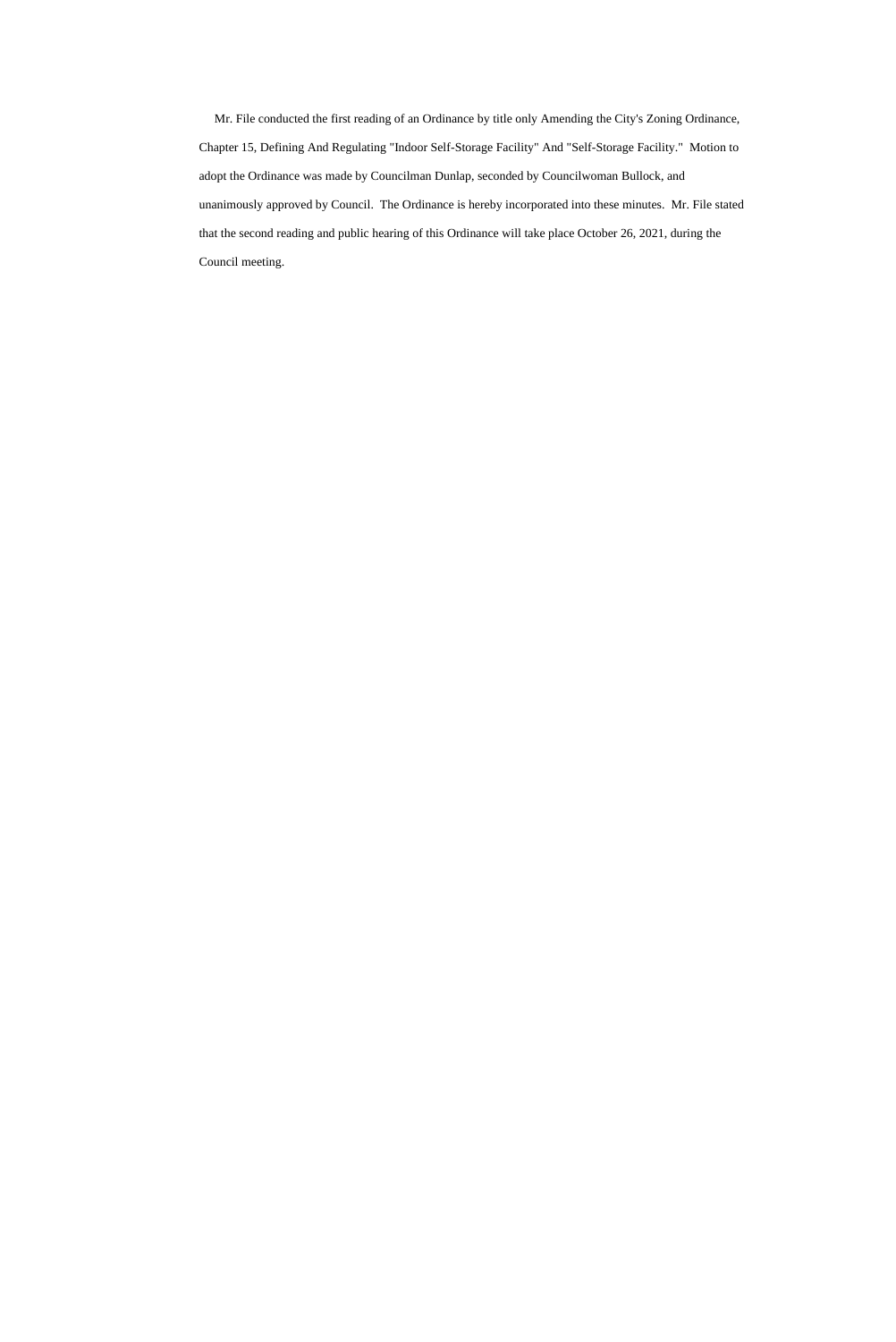Next, the Mayor discussed the City contributing the last \$75,000.00 to the Salvation Army to complete the construction project of their new facility on Robert C. Byrd Drive. The Mayor stated that if Council approves, the contribution would come from the City's general fund. The City would request a financial report from the Salvation Army with some historical data on their fundraising efforts to ensure that the City's contribution is the final \$75,000.00 to complete the project. Motion to approve the \$75,000.00 contribution on the terms described above was made by Councilman Dunlap and seconded by Councilman Sopher. Councilman Sopher commented that he thinks the City should support the Salvation Army. Councilwoman Hunter asked what the Salvation Army will do with their old building across from Best Fabric & Foam. Councilman Sopher said that the Salvation Army will sell it. The Mayor asked for Council's approval as a motion and second was previously made. Council unanimously approved the motion.

 The Mayor discussed the City contributing \$43,000.00 from the City's general fund for the purchase of a new box truck for the Lillian James Center. The Mayor took a moment to share his observations over the last fifty years about the Lillian James Center. He commented on how much he admires the late Lillian James and her commitment to helping people that are disadvantaged or handicapped to become productive and proud members of society. The Mayor stated that their truck currently has over 300,000 miles on it. The Mayor invited comments from Council. Councilman Sopher read the vision statement of the Lillian James Center and clarified that the truck they are needing to replace has over 300,000 miles on it and was involved in a fire. Councilman Dunlap asked if it is going to be problematic that the Lillian James Center is outside of Beckley's City limits although it serves a lot of people in the City. Mr. File stated that Councilman Dunlap brought up a good point and said that the Lillian James Center is located just outside of the City limits but provides an important service for the City and surrounding area. Councilwoman Hunter stated that prior to the pandemic the Lillian James Center provided a summer camp for high school students with various disabilities and said the Lillian James Center is a wonderful benefit to our City. Motion was made by Councilman Sopher to approve the requested expenditure of \$43,000.00 seconded by Councilwoman Hunter, and unanimously approved by Council.

 Next, the Mayor discussed the building owned by the City at 227 Prince Street and the amended bid of Empire Salvage and Recycling, Inc. dated October 4, 2021, to demolish this building in the amount of \$149,863.00. This bid includes asbestos inspection and abatement, and demolish, load, transport and properly dispose of all demolition debris into a permitted C/D landfill the structure located at 227 Prince

Street, Beckley, WV (the former Old Prince Medical Laboratory) pursuant to City of Beckley Code Section 2-511. Exceptions. "(2) A Special emergency exists involving the people and their property. Captain of FD and Chief Code Official, Donnie Morgan, commented that the building has deteriorated quite a bit over the last couple of weeks and it is a danger to the public and adjacent property. He said that they have been going to the site to monitor it regularly. Captain Morgan said the week that Councilman Price contacted the Mayor that he noticed that the bulge in the walls was considerably worse. Captain Morgan said that he thinks that the major problem is that the roof decking and the roof materials deteriorated, and it had been leaking for quite some time which caused the roof trusses to rot. Captain Morgan believes what happened is the roof trusses are sagging which is putting pressure on the walls which is why the brick veneer is coming off. Captain Morgan said they did a prior inspection last year due to a request from the Street Department. Captain Morgan stated that at that point when they were inside, they noticed that there was a partial collapse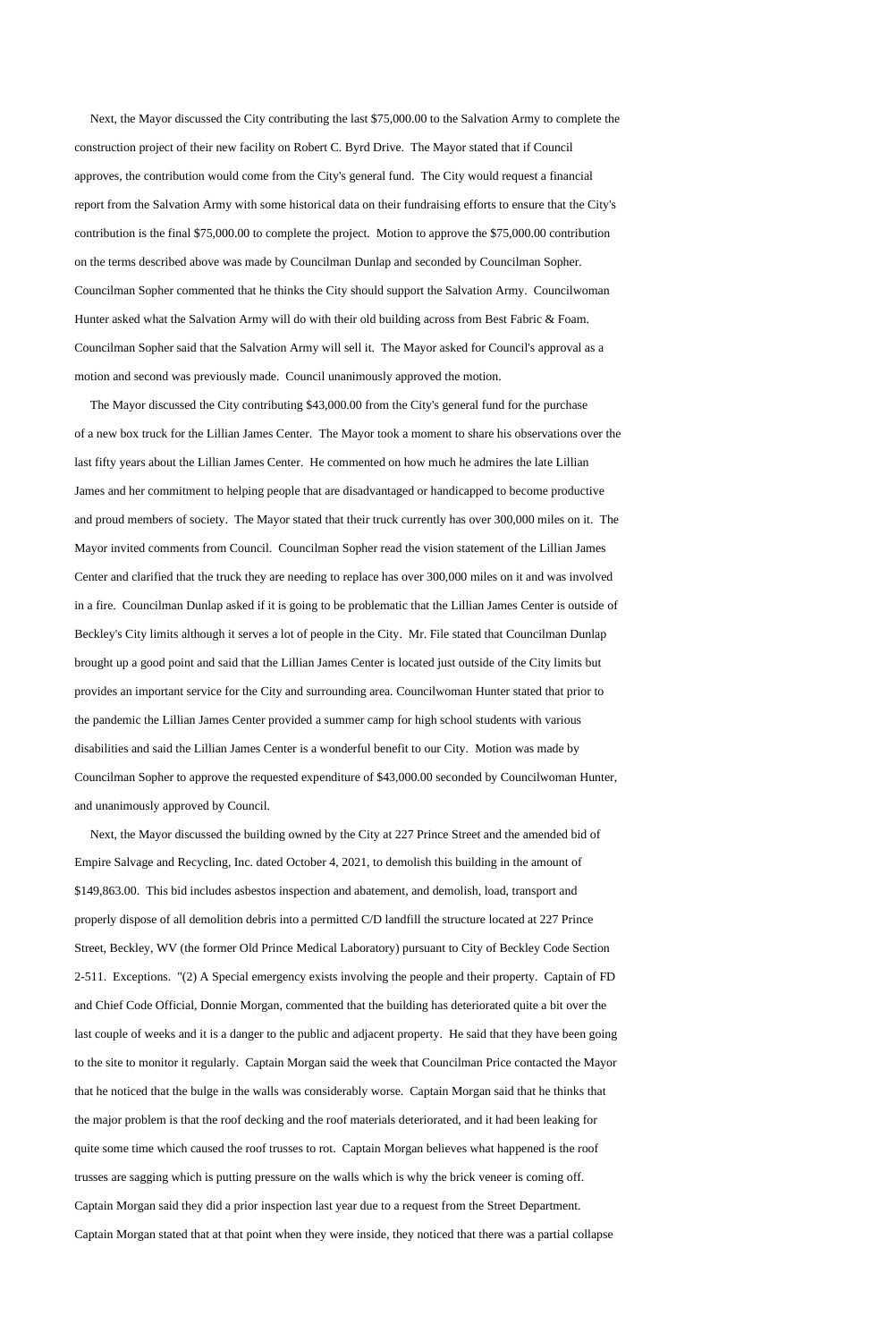of an interior floor which fell and was resting on a gas line that ran through the building. At that time, Captain Morgan submitted his inspection report to the Mayor recommending that the City demolish the building or repair it. Captain Morgan stated that in his opinion, because of potential liability issues and to preserve other buildings in that section of town, it is his recommendation that the City have the building taken down as soon as possible. The Mayor asked for any other comments regarding the building or the acceptance of this revised bid. Councilwoman Hunter asked if the City needs to do something to warrant that nothing happens with the gas line. Captain Morgan reported that the Street Department had the utilities turned off to this building. Councilman Price stated that more bricks fell from the building today.

Mr. File stated that if it is Council's pleasure, it needs to declare it an emergency pursuant to the City of Beckley Code Section 2-511 which will authorize Council to act tonight on the amended bid. Mr. File stated that Mr. Trump's statement giving the history of the building will be part of the minutes for this meeting stating that the building has now been deemed a dangerous structure through the City Code Enforcement Department, that bids were solicited in March then tabled in April, and there has been additional deterioration and this is now an emergency. The Mayor asked if there is any other discussion on the motion to accept the amended bid on the ground that is an emergency due to the danger and nuisance to the public and property. With no further comments the Mayor asked for a motion to accept the amended bid from Empire Salvage and Recycling of \$149,863.00 on the grounds that it is an emergency as set forth in the written statement by Mr. Trump that is included in the motion. Said motion was made by Councilman Price, seconded by Councilwoman Hunter, and unanimously approved by Council. Mr. Trump's statement is hereby incorporated into theses minutes.